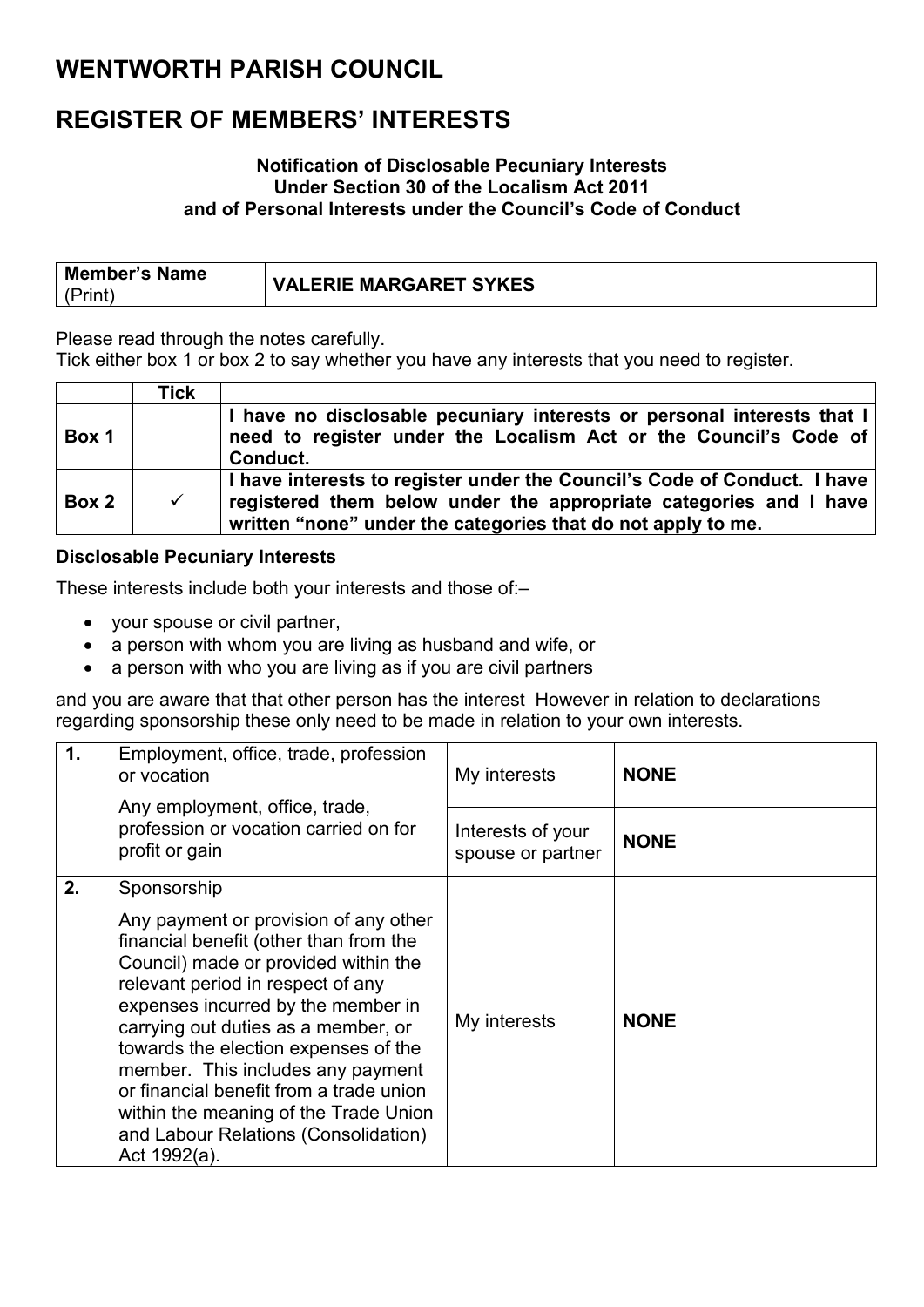### **WENTWORTH PARISH COUNCIL**

## **REGISTER OF MEMBERS' INTERESTS**

| 3. | Contracts<br>Any contract which is made between<br>the relevant person (or a body in<br>which the relevant person has a<br>beneficial interest) and the relevant                                                                                                                                                                                                                 | My interests                           | <b>NONE</b>                                                                               |  |
|----|----------------------------------------------------------------------------------------------------------------------------------------------------------------------------------------------------------------------------------------------------------------------------------------------------------------------------------------------------------------------------------|----------------------------------------|-------------------------------------------------------------------------------------------|--|
|    | Council<br>(a) under which goods or services are<br>to be provided or works are to be<br>executed; and<br>(b) which has not been fully<br>discharged.                                                                                                                                                                                                                            | Interests of your<br>spouse or partner | <b>NONE</b>                                                                               |  |
| 4. | Land<br>Any beneficial interest in land which is<br>within the area of the relevant Council.                                                                                                                                                                                                                                                                                     | My interests                           | <b>OWN HOME</b><br><b>MILTON LODGE</b><br><b>KIRBY LANE, HOOD HILL,</b><br><b>S35 2YX</b> |  |
|    |                                                                                                                                                                                                                                                                                                                                                                                  | Interests of your<br>spouse or partner | <b>OWN HOME</b><br><b>MILTON LODGE,</b><br>KIRBY LANE, HOOD HILL,<br><b>S35 2YX</b>       |  |
| 5. | Licenses<br>Any licence (alone or jointly with                                                                                                                                                                                                                                                                                                                                   | My interests                           | <b>NONE</b>                                                                               |  |
|    | others) to occupy land in the area of<br>the Council for a month or longer                                                                                                                                                                                                                                                                                                       | Interests of your<br>spouse or partner | <b>NONE</b>                                                                               |  |
| 6. | Corporate tenancies<br>Any tenancy where (to the member's<br>$k$ nowledge $)$ –                                                                                                                                                                                                                                                                                                  | My interests                           | <b>NONE</b>                                                                               |  |
|    | (a) the landlord is the Council; and<br>(b) the tenant is a body in which the<br>relevant person has a beneficial<br>interest                                                                                                                                                                                                                                                    | Interests of your<br>spouse or partner | <b>NONE</b>                                                                               |  |
| 7. | <b>Securities</b><br>Any beneficial interest in securities of<br>a body where:<br>(a) that body (to the member's<br>knowledge) has a place of business or<br>land in the area of the Council; and<br>either:<br>(b)<br>(i) the total nominal value of the                                                                                                                        | My interests                           | <b>NONE</b>                                                                               |  |
|    | securities exceeds £25,000 or one<br>hundredth of the total issued share<br>capital of that body; or<br>(ii) if the share capital of that body is<br>of more than one class,<br>the total nominal value of the shares<br>of any one class in which the relevant<br>person has a beneficial interest<br>exceeds one hundredth of the total<br>issued share capital of that class. | Interests of your<br>spouse or partner | <b>NONE</b>                                                                               |  |